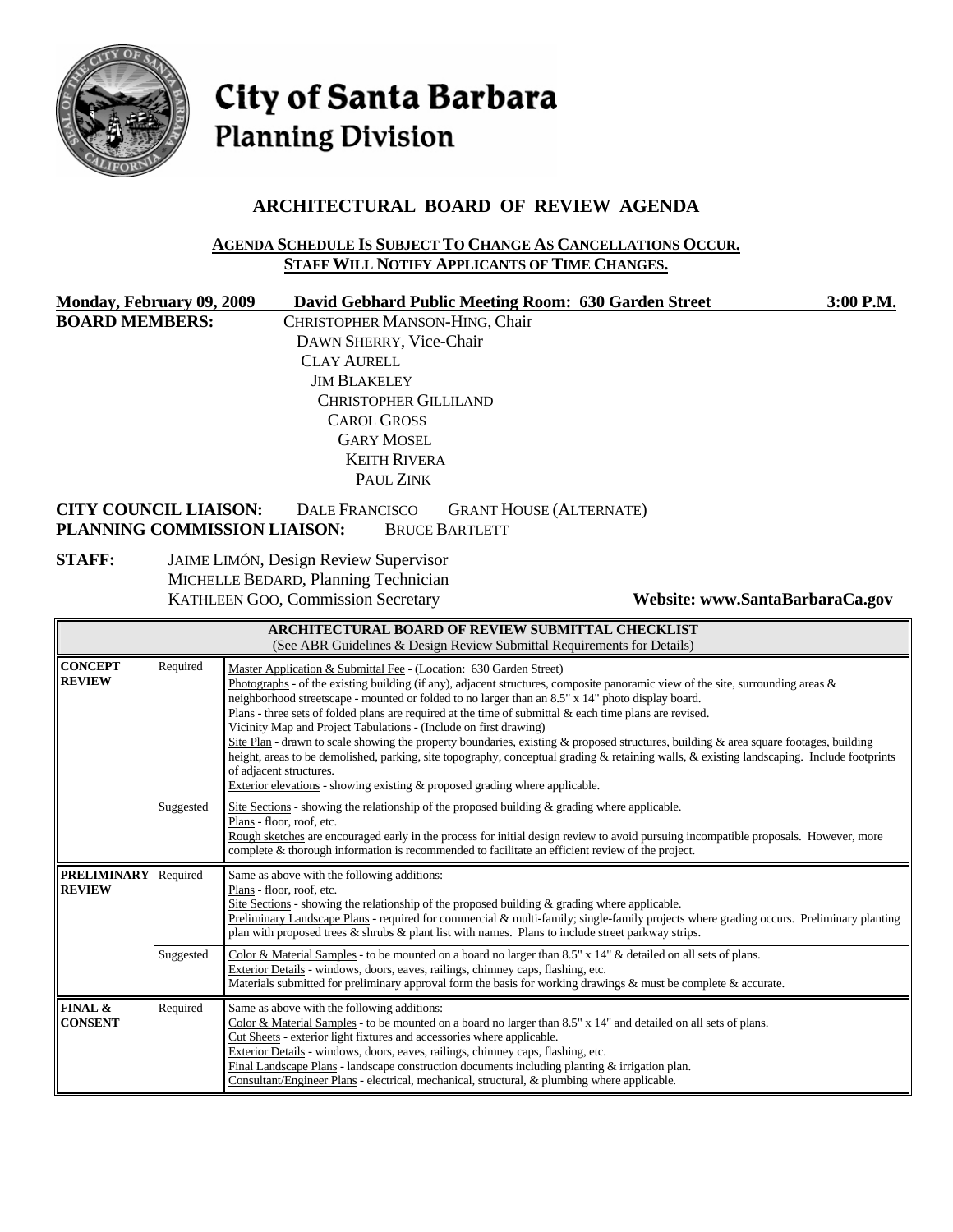## **PLEASE BE ADVISED**

- The approximate time the project will be reviewed is listed to the left of each item. It is suggested that applicants arrive 15 minutes early. The agenda schedule is subject to change as cancellations occur. Staff will notify applicants of time changes.
- The applicant's presence is required. If an applicant is not present, the item will be postponed indefinitely. If an applicant cancels or postpones an item without providing advance notice, the item will be postponed indefinitely and will not be placed on the following Architectural Board of Review (ABR) agenda. In order to reschedule the item for review, a rescheduling fee will be paid and the applicant must fill out and file a Supplemental Application Form at 630 Garden Street (Community Development Department) in addition to submitting appropriate plans.
- All approvals made by the ABR are based on compliance with Municipal Code Chapter 22.68 and with adopted ABR guidelines. Some agenda items have received a mailed notice and are subject to a public hearing.
- The ABR may grant an approval for any project scheduled on the agenda if sufficient information has been provided and no other discretionary review is required. Substitution of plans is not allowed, if revised plans differing from the submittal sets are brought to the meeting, motions for preliminary or final approval will be contingent upon staff review for code compliance.
- The Board may refer items to the Consent Calendar for Preliminary and Final ABR approval.
- Concept review comments are valid for one year. A Preliminary approval is valid for one year from the date of the approval unless a time extension has been granted. A Final approval is valid for two years from the date of final action unless a time extension has been granted or a Building Permit has been issued.
- Decisions of the ABR may be appealed to the City Council. For further information on appeals, contact the Planning Division Staff or the City Clerk's office. Appeals must be in writing and must be filed with the City Clerk at City Hall, 735 Anacapa St. within ten (10) calendar days of the meeting at which the Board took action or rendered its decision.
- **AMERICANS WITH DISABILITIES ACT:** In compliance with the Americans with Disabilities Act, if you need special assistance to gain access to, comment at, or participate in this meeting, please contact the Planning Division at 805-564-5470. If possible, notification at least 48 hours prior to the meeting will enable the City to make reasonable arrangements in most cases.
- **AGENDAS, MINUTES and REPORTS**: Copies of all documents relating to agenda items are available for review at 630 Garden St. and agendas and minutes are posted online at [www.SantaBarbaraCa.gov/abr](http://www.santabarbaraca.gov/abr) **Materials related to an item on this agenda submitted to the ABR after distribution of the agenda packet are available for public inspection in the Community Development Department located at 630 Garden St., during normal business hours.** If you have any questions or wish to review the plans, please contact Michelle Bedard, at (805) 564-5470 between the hours of 8:30 a.m. to 4:00 p.m., Monday through Thursday, and every other Friday or by email at [mbedard@santabarbaraca.gov](mailto:mbedard@santabarbaraca.gov). Please check our website under City Calendar to verify closure dates.

#### **LICENSING ADVISORY:**

The Business and Professions Code of the State of California and the Municipal Code of the City of Santa Barbara restrict preparation of plans for certain project types to licensed professionals. Applicants are encouraged to consult with Building and Safety Staff or Planning Staff to verify requirements for their specific projects.

Unlicensed persons are limited to the preparation of plans for:

- $\triangleright$  Single or multiple family dwellings not to exceed four (4) units per lot, of wood frame construction, and not more than two stories and basement in height;
- ¾ Non-structural changes to storefronts; and,
- $\blacktriangleright$  Landscaping for single-family dwellings, or projects consisting solely of landscaping of not more than 5,000 square feet.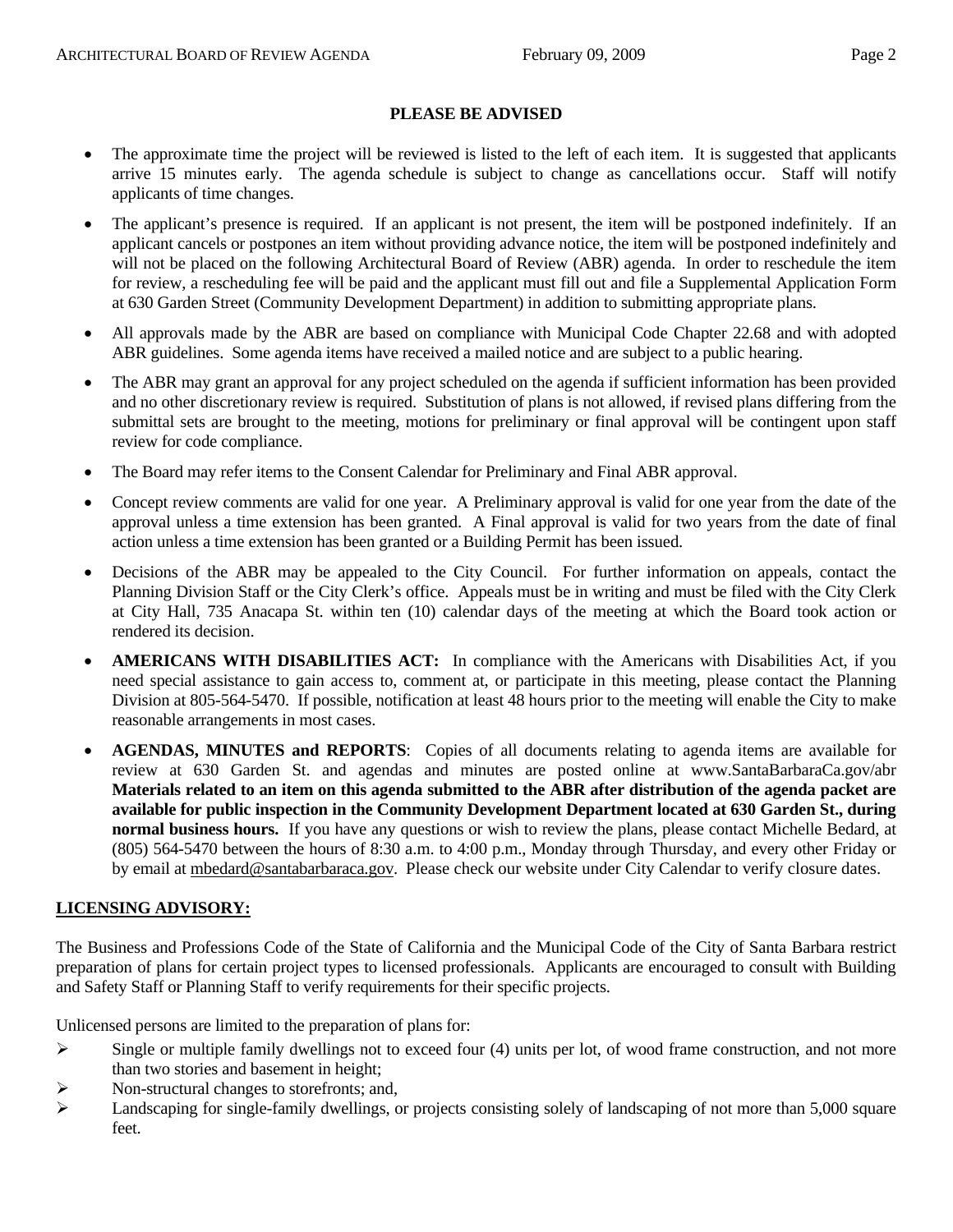## **NOTICE:**

- 1. That on February 05, 2009 at 4:00 p.m., this Agenda was duly posted on the indoor and outdoor bulletin boards at the Community Development Department, 630 Garden Street, and online at [www.SantaBarbaraCa.gov/abr.](http://www.santabarbaraca.gov/abr)
- 2. This regular meeting of the Architectural Board of Review will be broadcast live on City TV-18, or on your computer via <http://www.santabarbaraca.gov/Government/Video/> and then clicking City TV-18 Live Broadcast. City TV-18 will also rebroadcast this meeting in its entirety on Wednesday at Noon and the following Monday at 9:00 a.m. An archived video copy of this meeting will be viewable on computers with high speed internet access the following Wednesday at [www.santabarbaraca.gov/abr](http://www.santabarbaraca.gov/abr) and then clicking *Online Meetings.*

## **GENERAL BUSINESS:**

- A. **Public Comment:** Any member of the public may address the Architectural Board of Review for up to two minutes on any subject within their jurisdiction that is not scheduled for a public discussion before the Board on that day. The total time for this item is ten minutes. (Public comment for items scheduled on today's agenda will be taken at the time the item is heard.)
- B. Approval of the minutes of the Architectural Board of Review meeting of January 26, 2009.
- C. Consent Calendar.
- D. Announcements, requests by applicants for continuances and withdrawals, future agenda items, and appeals.
- E. Subcommittee Reports.
- F. Possible Ordinance Violations.

## **FINAL REVIEW**

#### **1. 1015 SAN ANDRES ST R-2 Zone**

|           | MST2006-00438                                                       |
|-----------|---------------------------------------------------------------------|
| Designer: | Amaro Design                                                        |
| Owner:    | The Rodriguez/Espinosa Family Trust                                 |
|           | Assessor's Parcel Number: 039-242-011<br><b>Application Number:</b> |

(Proposal to demolish the existing 1,581 square foot single-family residence and detached two-car garage and construct a new 3,646 square foot two-story duplex on an 8,000 square foot lot in the R-2 Zone. Unit one is proposed to be a three-bedroom 1,662 square feet with a 457 square foot attached two-car garage. Unit two is proposed to be three-bedroom 1,984 square feet with a 431 square foot attached two-car garage.)

## **(Preliminary Approval granted 3/10/08. Final Approval is requested.)**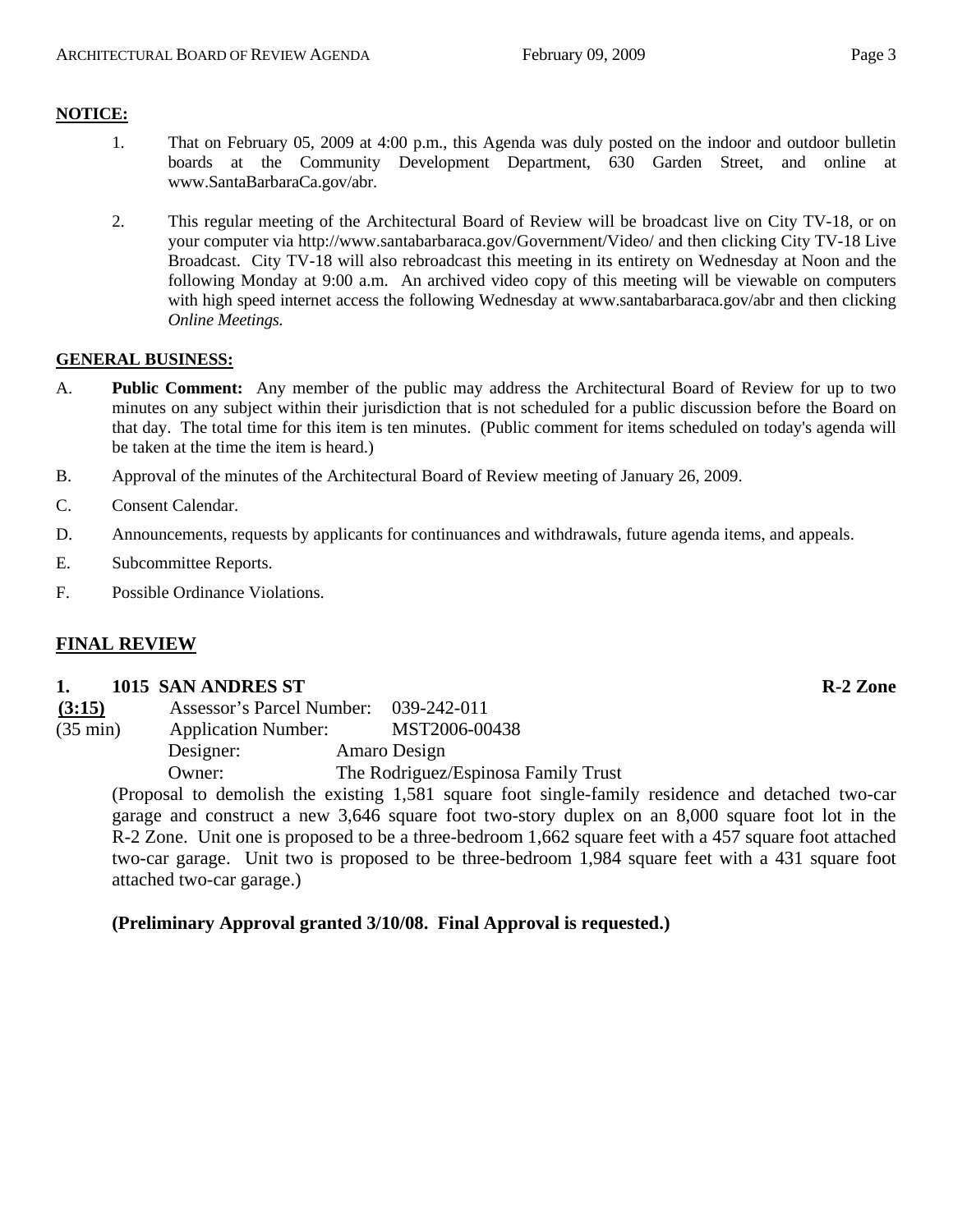# **CONCEPT REVIEW - NEW ITEM: PUBLIC HEARING**

## **2. 352 HITCHCOCK WAY E-3/PD/SD-2 Zone**

| (3:50)             | Assessor's Parcel Number: 051-240-003 |                                        |
|--------------------|---------------------------------------|----------------------------------------|
| $(45 \text{ min})$ | <b>Application Number:</b>            | MST2009-00002                          |
|                    | Owner:                                | DCH Ca. Investments, LLC               |
|                    | Architect:                            | Peikert Group Architects               |
|                    | Applicant:                            | Santa Barbara Airport Auto Center, LLC |

(Phase two of the proposed project is for the conversion and enclosure of 6,299 square feet square feet of existing auto service bays and the expansion of the western footprint of the existing building by 1,626 square feet for a total of 7,925 square feet. The proposed addition and conversion will require approval for additional commercial square footage. The proposed project area, along with the 3,251 square feet interim project, will become an 11,176 square feet retail auto sales offices, auto displays and auto parts storage building. Approximately 18 service bays, occupying a footprint of 6,361 square feet, will remain and a new entrance area to the service area on the north side of the building will be constructed. Additional parking for the project will be provided on site, both at the back of the lot and adjacent to the front entrance of the auto sales show room. Phase one of the project was approved under MST2009-00015. The proposal takes place on a 5.78 acre site and the parcel is split into two lease areas. Lease Area "A" will be occupied by a new Lexus Dealership and received approval under MST2007-00613. The remaining portion of the parcel (Lease Area "B") will be occupied by the Santa Barbara Auto Gallery. The project requires Planning Commission review for Development Plan Approval for phase two of Lease Area B.)

**(Comments only; Project requires Environmental Assessment, Compatibility Analysis, and Planning Commission review for Development Plan Approval.)** 

## **PRELIMINARY REVIEW**

## **3. 1309 BLANCHARD ST R-2 Zone**

**(4:35)** Assessor's Parcel Number: 031-391-034 (30 min) Application Number: MST2008-00535 Owner: Jose Luis Gonzalez Architect: Jose Luis Esparza

(Proposal to construct a new 600 square foot, two-story, one-bedroom accessory dwelling unit with an attached 447 square foot two-car garage; and a new 223 square foot second story addition, with a 62 square foot second story deck, to the existing 967 square foot main residential unit on a 5,125 square foot lot in the R-2 Zone. The proposal includes demolition of an existing 241 square foot studio unit and an existing detached 298 square foot, legal non-conforming, one-car garage. The proposal will include a total of three on site parking spaces, provided in a two-car garage and one uncovered tandem space. Also proposed is 200 cubic feet of lockable storage space, for each unit, located inside the proposed two-car garage.)

# **(Preliminary Approval is requested.)**

**\*\* THE BOARD WILL RECESS AT 5:05 P.M. AND RECONVENE AT 5:25 P.M. \*\***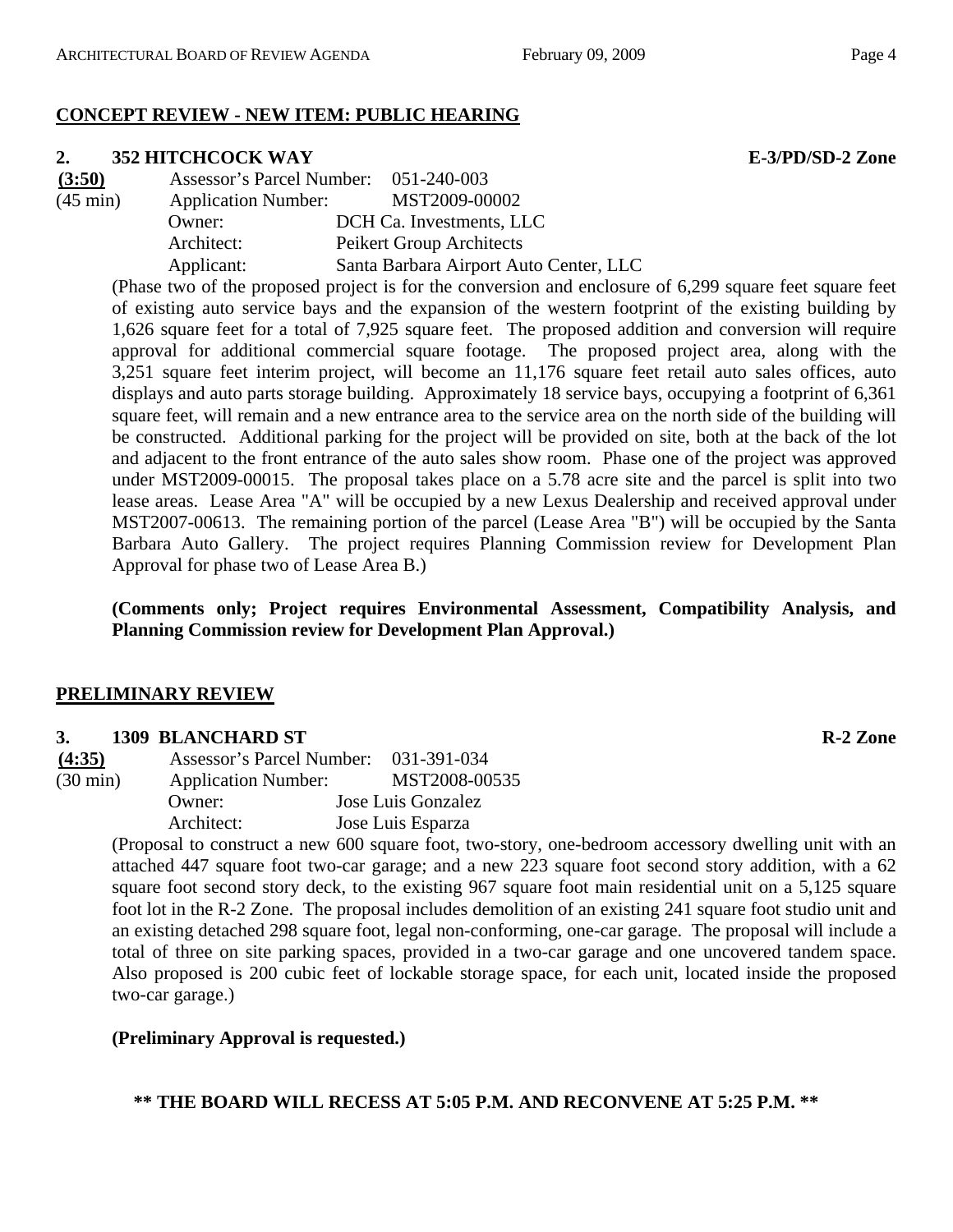## **PRELIMINARY REVIEW**

#### **4. 1298 COAST VILLAGE RD C-1/R-2/SD3 Zone**

| (5:25)             | Assessor's Parcel Number: 009-230-043 |                       |
|--------------------|---------------------------------------|-----------------------|
| $(80 \text{ min})$ | <b>Application Number:</b>            | MST2004-00493         |
|                    | Architect:                            | Jeff Gorrell          |
|                    | Applicant:                            | John Price            |
|                    | Owner:                                | Olive Oil $&$ Gas L P |

(Proposal to demolish the existing gas station and service bays and construct a new three-story, mixeduse building on an 18,196 square foot lot. The 16,992 square foot building would include 4,800 square feet of commercial space on the ground floor and 12,192 square feet of residential space on the second and third floors. The residential component would include 8 units, which would include two one-bedroom and six two-bedroom units. A total of 36 parking spaces are proposed to include 19 commercial spaces and 17 residential spaces. A total of 11,000 cubic yards of cut and fill is proposed. Project received Planning Commission approval, with conditions, on 3/20/08 and City Council approval on appeal, with conditions, on 7/15/08 for a Local Coastal Plan Amendment, a Zone Change, a Tentative Subdivision Map, a Coastal Development Permit, Development Plan Approval, and Modifications. The project requires compliance Council Resolution No. 08-084.)

## **(Project requires compliance with City Council Resolution No. 08-084.)**

## **PRELIMINARY REVIEW**

#### **5. 824 E CANON PERDIDO ST C-2 Zone**

| (6:45)             | Assessor's Parcel Number:  | 031-042-007           |
|--------------------|----------------------------|-----------------------|
| $(35 \text{ min})$ | <b>Application Number:</b> | MST2005-00504         |
|                    | Owner:                     | James and Carla Gally |
|                    | Architect:                 | Larry Thompson        |

(A revised proposal for a new two-story, four-unit condominium project comprised of three attached one-bedroom units (842 square feet each) and one detached two-bedroom unit (1,297 square feet) on a 8,053 square foot lot in the C-2 Zone. A total of 7 parking spaces will be provided on-site in three one-car garages (272 square feet each), a two-car garage (467 square feet), and two uncovered spaces. The project received Staff Hearing Officer Approval on 11/8/06 for a Tentative Subdivision Map and modifications for encroachments into the required rear setback (Resolution No. 078-06). The original ABR Preliminary Approval expired on 12/11/07.)

**(Preliminary Approval is requested. Project requires compliance with Staff Hearing Officer Resolution No. 078-06.)**